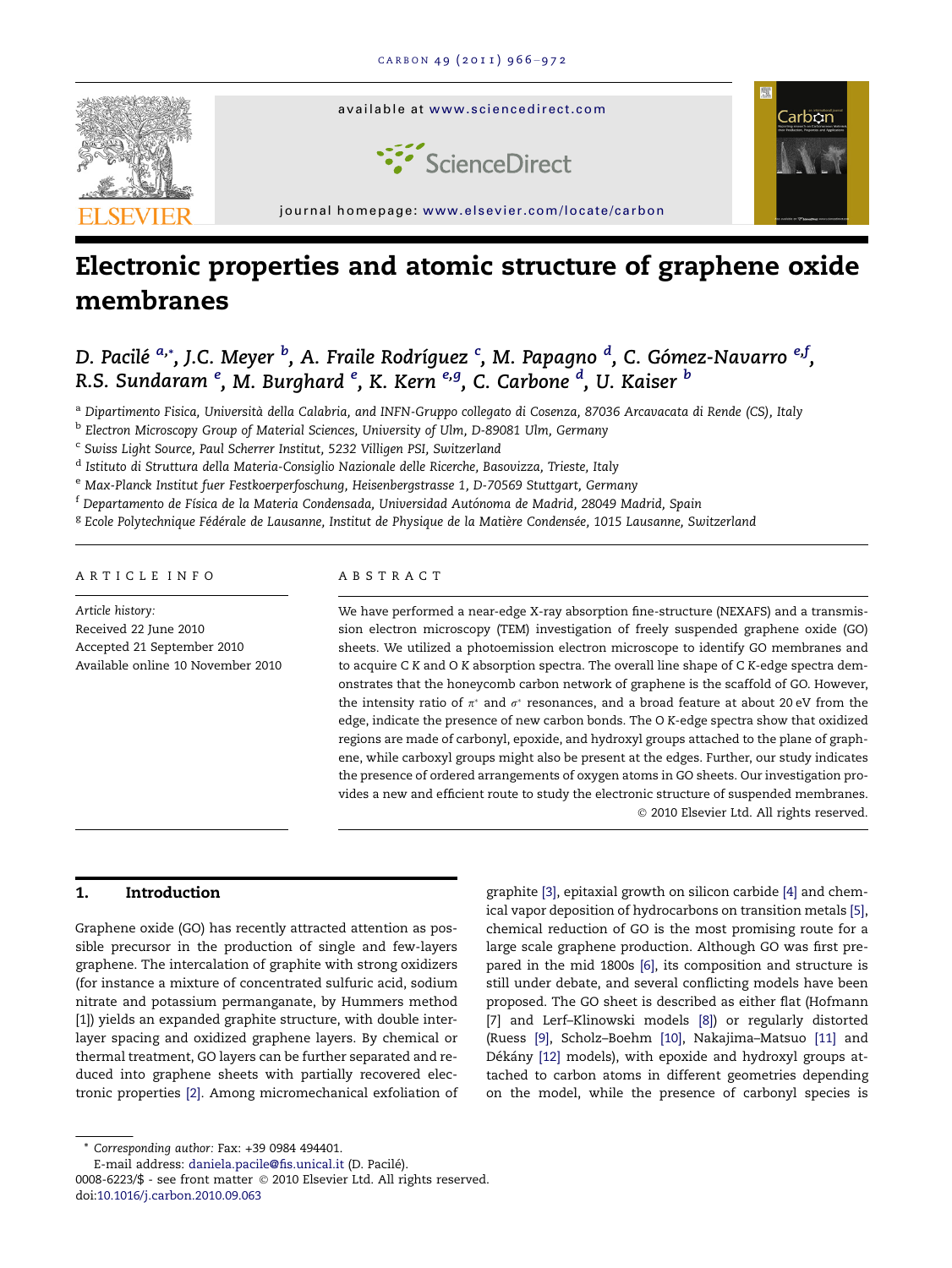<span id="page-1-0"></span>debated. Experimental investigations have also showed controversial aspects of the chemical composition of GO [\[12–](#page-5-0) [15\]](#page-5-0), only partially justified by different synthesis conditions. The understanding of the physical properties of GO is important in order to improve the reduction process, if GO is used as precursor for a mass production of graphene. Further, GO itself is an exciting material for its possible applications, including ion conductor, protective layer, or material for molecular storage [\[16\].](#page-6-0)

Aim of the present investigation is to reveal the electronic and structural properties of suspended GO sheets, i.e. in the regime of single and few-layers, by means of spatially resolved near-edge X-ray absorption fine-structure (NEXAFS) and transmission electron microscopy (TEM) investigations. We show that GO membranes are prevalently made of separated phases, i.e. clean graphene regions and oxidized ones alternating on a few-nm scale. The chemical composition of oxidized patches is revealed by our NEXAFS investigation. Previous NEXAFS studies described the electronic structure and chemical composition of bulk graphite oxide [\[17\]](#page-6-0) and of electrophoretically deposited graphene oxide and graphene films [\[18\]](#page-6-0). Specifically, polarized NEXAFS measurements of GO films [\[18\]](#page-6-0) enabled identification of surface functional groups and provided useful insight on the orientation of the graphene sheets. Here we acquired for the first time polarized and spatially resolved NEXAFS spectra on ultra-thin freestanding GO membranes, providing well structured O K edges spectra that allow the identification of functional groups and the characterization of the intrinsic electronic structure of GO.

# 2. Experimental

Graphite oxide was prepared starting from graphite flakes according to Hummers method [\[1\].](#page-5-0) The resulting powder was dispersed in water by mild sonication. Such obtained GO sheets were deposited on Quantifoil(R) TEM grids with  $1.3 \mu m$  holes by dipping the grids into the solution for 8-10 min and drying with nitrogen gas. After this preparation, we find single- and few-layer graphene oxide membranes freely suspended across some of the holes in the grids, as verified by TEM imaging and electron diffraction. The TEM images were obtained using an image-side aberrationcorrected Titan 80–300 (FEI, Netherlands), operated at 80 kV. The spherical aberration was set to 20  $\mu$ m and the atomically resolved image (Fig. 1d) was recorded at Scherzer defocus (ca. 90 nm).

The laterally resolved NEXAFS experiments were performed at the surface/interface:microscopy (SIM) beamline of the Swiss Light Source, using an Elmitec PEEM equipped with an energy analyzer. Element-specific PEEM contrast was obtained by dividing pairs of images recorded at the absorption edge and below the edge, thus reducing topographic effects and enhancing the chemical contrast. NEXAFS measurements were obtained by processing stacks of PEEM images obtained by scanning the incident photon energy across C K and O K edges. The measured total electron yield (TEY) of the region of interest was then normalized to the TEY collected from an external area. Measurements were performed at grazing incidence  $(16^{\circ})$  with respect to the plane of the grid, with the linear polarization vector nearly-



Fig. 1 – TEM analysis of the GO sample. (a and b) Overview images showing representative holes in the Quantifoil TEM grid covered by graphene oxide membranes. (c) Electron diffraction pattern for a single-layer region, and a line profile as indicated by arrows. The outermost spots correspond to the 1.23 A˚ (1–210 type) reflections. (d) Atomically resolved image from a singlelayer region (unfiltered single exposure). Patches of clean graphene are visible (circles) but most of the area is covered by adsorbates or functional groups. (e) Effect of electron irradiation on graphene oxide: after strong exposure of the central area (circle, exposed for high-resolution imaging), distortions in the surrounding membrane indicate a shrinking of the central area under the beam. Scale bars are (a) 200 nm, (b) 100 nm, (d) 1 nm, and (e) 50 nm.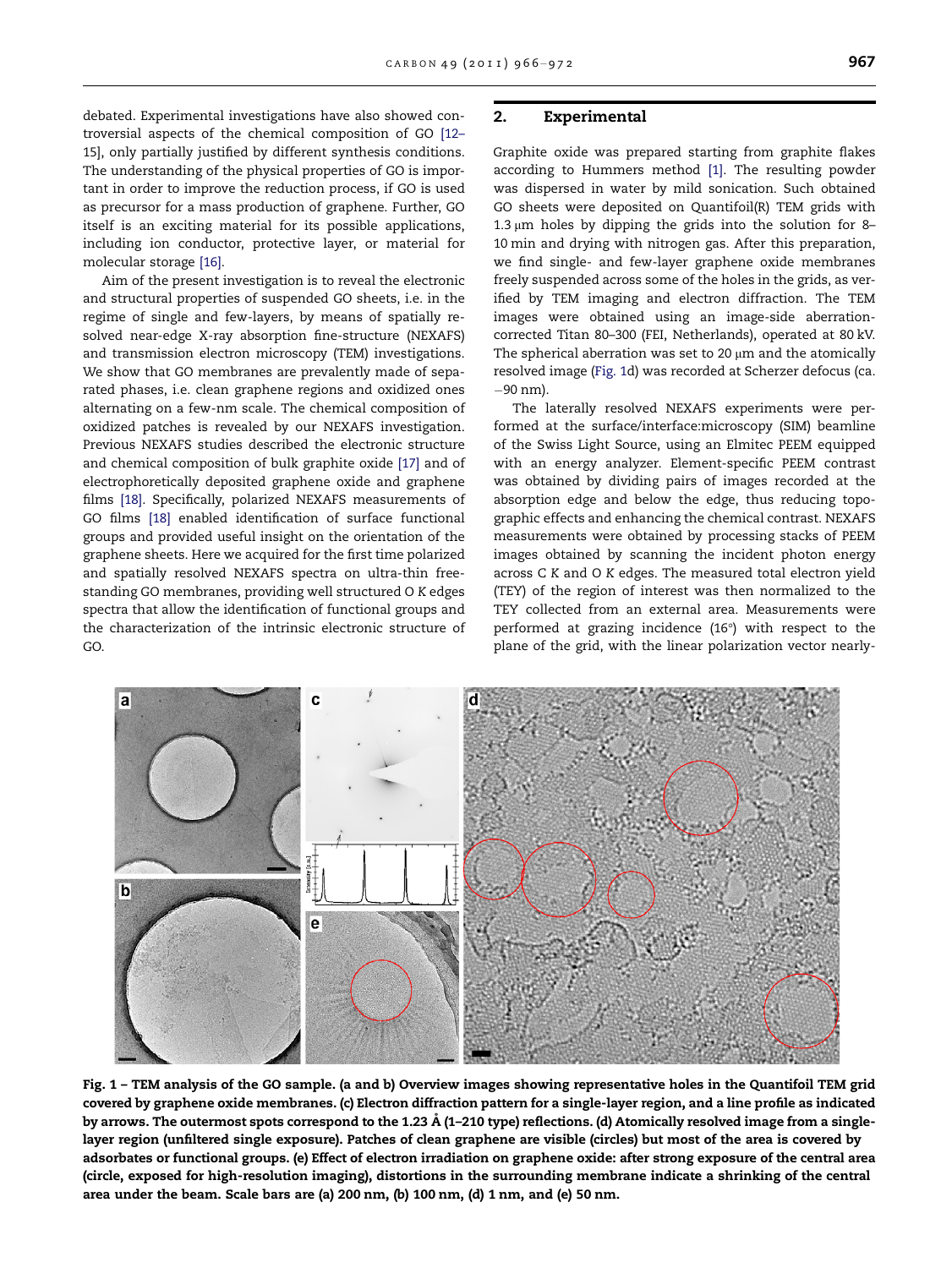<span id="page-2-0"></span>perpendicular  $(E = E_1)$  or parallel to the grid  $(E = E_2)$ . The two configurations enhance transitions into final states of  $\pi$  or  $\sigma$ symmetry of graphene, respectively. The NEXAFS spectra here reported are recorded on microscopic regions of freestanding GO membranes with no contribution from the support grid. To improve the statistics, the average spectrum of several GO regions is reported.

# 3. Results and discussion

We begin our discussion with the TEM results in [Fig. 1](#page-1-0). Lower magnification TEM imaging and electron diffraction confirms the successful preparation, i.e. a coverage of ca. 10% of the holes in the Quantifoil TEM grids with single- and few-layer graphene oxide membranes ([Fig. 1a](#page-1-0)–c). [Fig. 1d](#page-1-0) shows an atomically resolved exposure of single-layer GO. With the present setting of spherical aberration and defocus, dark contrast in this image can be directly interpreted in terms of atomic structure. This image (and many similar ones) show small patches of clean, defect free graphene (indicated by circles), while most of the area is covered by adsorbates or functional groups with no obvious structure. The TEM images confirm that GO membranes consist of ordered (graphenelike) segments along with functionalized areas that alternate on a few-nm scale, in agreement with previous models [\[12,19\]](#page-5-0) and experimental studies [\[21,22\].](#page-6-0)

For the analysis of the functional groups in GO by highresolution TEM imaging, several complications should be noted: first, the atomic contrast of carbon, nitrogen and oxygen is nearly identical, such that their distinction within the adsorbates is difficult. Second, graphene sheets prepared under ambient conditions frequently contain "contamination'' carbonaceous adsorbates, which are difficult to distinguish from functional groups (this complication was also noted by Wilson et al. [\[22\]\)](#page-6-0). Baking to high temperatures is usually employed to remove such contamination, but in the case of GO, already mild baking leads to reduced GO [\[20\]](#page-6-0), i.e. it also removes the functional groups. Third, GO membranes are visibly affected by the TEM electron beam. For example,

[Fig. 1e](#page-1-0) shows a larger area of a GO membrane after exposing the central region for high-resolution imaging (dose within the red circle was ca.  $10^8 e^-/nm^2$ ): radial wrinkles have appeared in the surrounding membrane, outside of the strongly exposed central area. This indicates a significant shrinking of the strongly exposed area under the beam. In our interpretation, the wrinkles form as the surrounding membrane complies with a shrinking of the central area. In any case, the effect indicates that TEM images of this material may not represent the original structure of GO.

We note that the structure of reduced graphene oxide (RGO), i.e. the defects that remain after removing the functional groups, was successfully unraveled by aberrationcorrected TEM using the same conditions [\[23\].](#page-6-0) In this case, the samples can be baked to reduce contamination, are stable under the beam, and are made of mostly carbon. In the comparison, our TEM images from GO show much stronger coverage with adsorbates (functional groups or contamination), and do not display the extended topological defects that are frequently seen in the RGO samples [\[23\].](#page-6-0) In the following discussion, we analyze the functional groups of GO from their NEXAFS spectra. In contrast to previous studies [\[17,18\]](#page-6-0), these were recorded on ultra-thin free-standing membranes, reducing potential effects of substrate interaction or bulk agglomeration.

Fig. 2 shows PEEM images collected at the C K edge (a) and O K edge (b), for a total exposure time of about 30 s. Dashed lines were superimposed on images to identify some of the suspended GO membranes. The contrast provided by the PEEM demonstrates that the concentration of carbon atoms is higher than that of oxygen atoms (an average ratio of about 5:1, as calculated from integrated intensities of NEXAFS spectra), and each small region suspended across a single hole  $(1.3 \mu m)$  of diameter) can be composed of a different number of layers. For instance, arrow a of Fig. 2a points out one of the thinnest areas seen by the PEEM, thus assumed to be a single-layer region. Our TEM analysis indicates that the maximum number of layers is below ten, corresponding to the brightest areas in our PEEM images (arrow b). Fig. 2b shows that the density of oxygen atoms is not uniformly distributed



Fig. 2 - PEEM images taken at the C K edge (a), and O K edge (b), of thin GO membranes. Holes of the grid are 1.3 µm. Dashed lines are guide to the eye, indicating different GO membranes on the TEM grid. In Fig. 2b, overall absorption intensity is significantly higher inside the holes of the grid than in GO membranes, indicating signature of oxygen in the substrate used to mount the grid.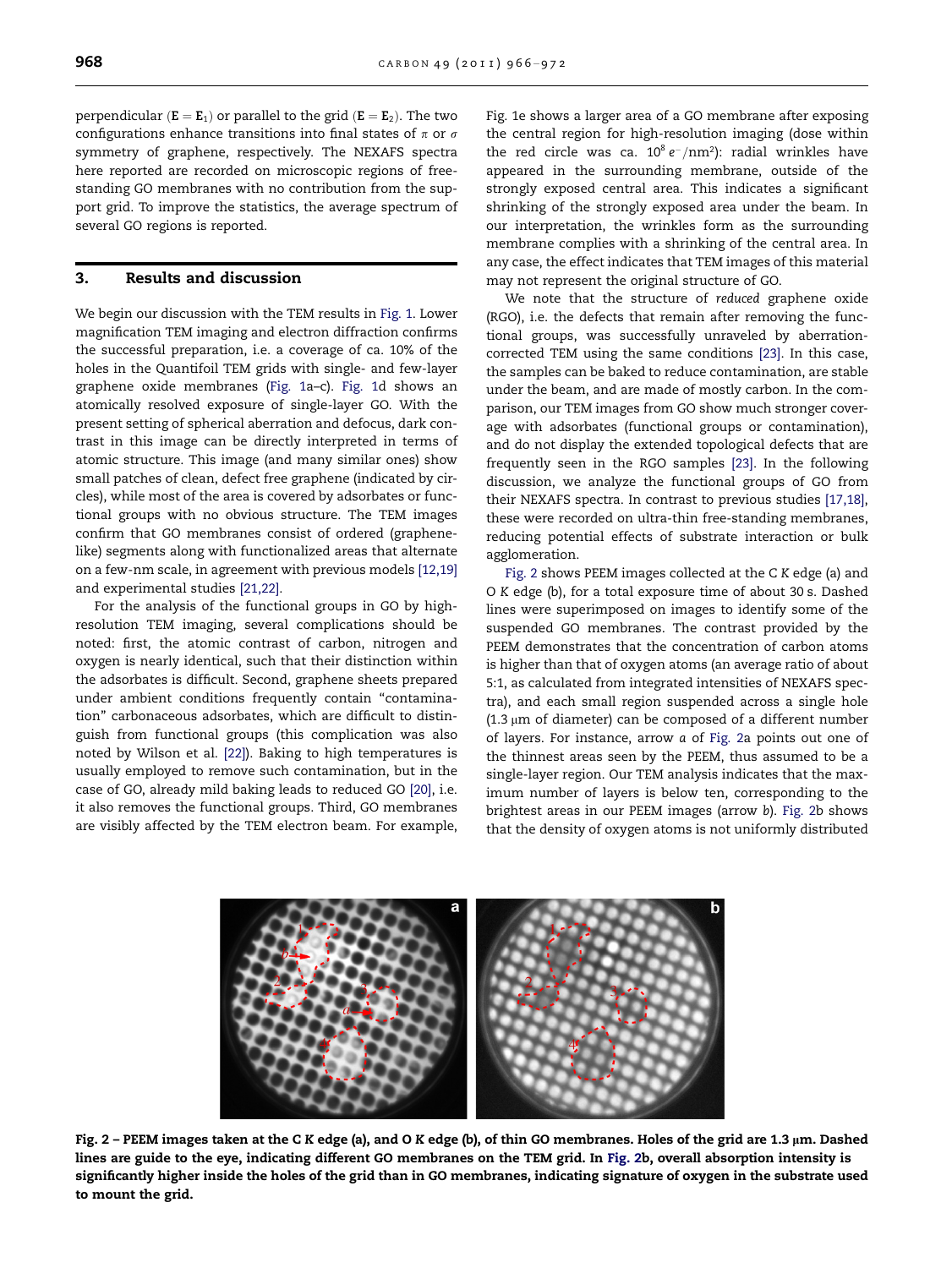<span id="page-3-0"></span>over the membranes. The upper-left membranes (number 1 and 2) show a lower density of oxygen atoms, while membrane number 3 is barely distinguishable from an empty hole. A precise determination of the number of GO layers on the basis of the PEEM contrast is here difficult, due to the small size of GO membranes and to the absence of a clear border between areas of different thickness. Nevertheless, our PEEM results reveal the electronic structure of GO in the few-layers regime.

In Fig. 3a, we show NEXAFS measurements recorded across the C K edge of GO membranes, using the nearlyperpendicular photon polarization vector  $E_1$ . We compare the NEXAFS spectrum (thin line) of a single-layer region (indicated by arrow a in [Fig. 2a](#page-2-0)) with an average spectrum (bold line) obtained from several regions from selected membranes (1–4) that span the holes in the support film, with a different number of layers. The inset of Fig. 3a shows the C K-edge spectrum of a single-layer graphene membrane freely suspended across the hole of a Quantifoil(R) TEM grid, taken by using  $E = E_1$ . The line shape of this spectrum is the one reported for single-layer graphene on  $SiO<sub>2</sub>$  substrates [\[24,25\].](#page-6-0) Due to the polarization of the light, the absorption spectrum

of graphene is dominated by the first resonance  $(\pi^*)$  at 285.5 eV, while, above the first  $\sigma^*$  resonance, high energy features are suppressed. This peculiarity of the NEXAFS spectrum of graphene [\[24\]](#page-6-0) can be explained by the multiplescattering theory, namely considering the scattering of the excited electron wave function by neighboring atoms. Due to an open cage around the absorbing atom when the polarization of the light would select atoms above and below the graphene plane, high energy features of the C K edge spectrum are suppressed. NEXAFS spectra of graphene and fewlayers graphene [\[24\]](#page-6-0) showed that high energy features of the C K edge spectrum are fully recovered above 5 layers. Interestingly, regardless of the number of layers, the same behavior is found here for GO membranes. Above 310 eV, the NEXAFS spectrum of GO is almost featureless, reflecting the much higher interlayer distance (typically 0.6–0.7 nm [\[8,12,26\]](#page-5-0)) of GO compared to that of graphite (0.34 nm). This finding shows that the electronic structure of GO is largely insensitive to the number of layers, as expected for a material composed of strongly decoupled layers. We point out that the overall line shape of the absorption spectrum of GO (Fig. 3a) reflects the  $sp^2$  hybridization of carbon atoms. Nevertheless,



Fig. 3 – C K-edge absorption spectra of single-layer GO (thin line) and average few-layers (thick line) taken with a linear polarization vector: (a) nearly-perpendicular to the plane of the grid (E<sub>1</sub>); (b) parallel to the plane of the grid (E<sub>2</sub>). In the insets corresponding spectra, taken at  $E_1$  and  $E_2$ , of a freely suspended single-layer graphene membrane are reported.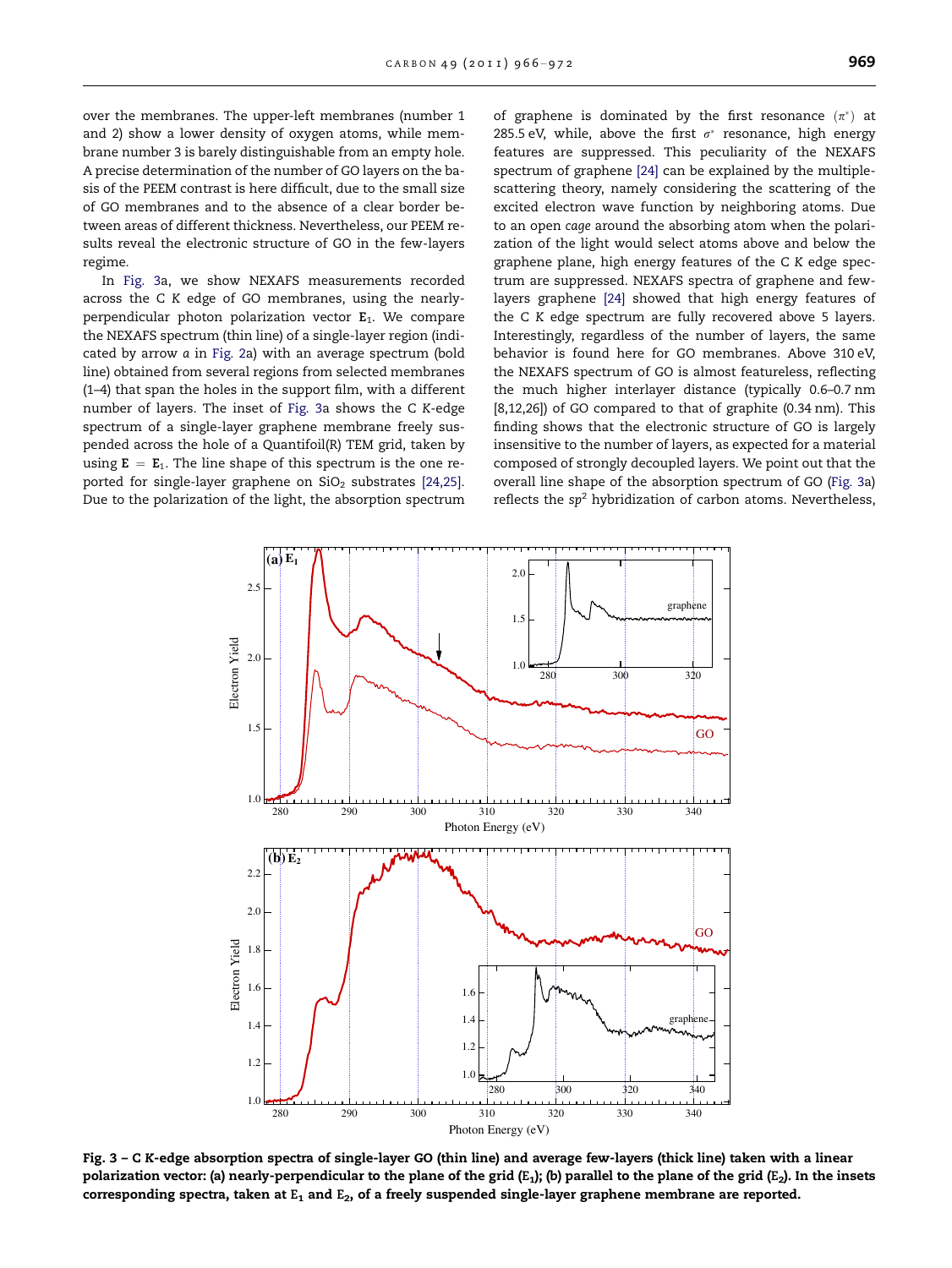<span id="page-4-0"></span>with respect to the NEXAFS spectrum of graphene, interesting differences are found. The ratio between the  $\pi^*$  and first  $\sigma^*$ resonance (at about 292 eV) is reduced in the absorption spectrum of GO, indicating a new component of carbon atoms with  $sp<sup>3</sup>$  hybridization. This ratio can be locally different in our samples, as seen comparing the average spectrum (bold line) of [Fig. 3a](#page-3-0) with the one of a single layer (thin line), where a reduced total intensity of emitted electrons is also found, due to a lower number of absorbing atoms. Changes of the  $\pi^*/\sigma^*$  ratio in our GO membranes indicate a locally different degree of oxidation, as confirmed by the PEEM contrast at the O K edge ([Fig. 2](#page-2-0)b). Interestingly, the NEXAFS spectrum of [Fig. 3a](#page-3-0) shows a broad hump at about 303 eV. This peak corresponds to C=C  $\sigma^*$  convoluted with C=O  $\sigma^*$  resonances [\[27\]](#page-6-0), demonstrating the presence of double bonds in the honeycomb carbon network, and of carbonyl groups. Finally, a broadening of the  $\pi^*$  exciton peak, from 1.0 eV in the spectrum of graphene (inset [Fig. 3a](#page-3-0)) to 2.2 eV [\(Fig. 3](#page-3-0)a), confirms that the local order is reduced.

In [Fig. 3](#page-3-0)b corresponding spectra of GO (average spectrum) and graphene (inset) are shown for the photon polarization vector  $E_2$ . The NEXAFS spectrum of graphene exhibits a non vanishing  $\pi^*$  peak, due to possible misalignments of the suspended flake with respect to the support grid, and a strong on-set of the  $\sigma^*$  transition at 291.8 eV, with clear excitonic character [\[28\].](#page-6-0) Going from graphene to GO ([Fig. 3b](#page-3-0)) the excitonic peak disappears, reflecting the existence of defects and lower order in the structure of GO. The broadening of the  $\pi^*$  resonance reflects both a lowering of the local order in GO and a density of states composed by multiple-peaks in the few-layers regime [\[24\].](#page-6-0) Moreover, a lowering of the  $\pi^*/\sigma^*$  ratio indicates a component of carbon atoms with sp<sup>3</sup> hybridization, as clearly evident from [Fig. 3](#page-3-0)a also. The origin of this component is revealed by the O K edge spectra (Fig. 4), recorded with  $E = E_1$  (a) and  $E = E_2$  (b). Spectra of Fig. 4 were also extracted from the four selected membranes ([Fig. 2b](#page-2-0)) and reported as average. Comparing regions with different oxidation level mainly gives O K edge spectra with different integrated intensities. Peak a at 531.5 eV is assigned to the  $\pi^*$  state of C=0, which may belong to carbonyl groups bonded to an aromatic ring [\[29\],](#page-6-0) and likely to COOH groups attached at the graphene oxide edge sites [\[17,18\]](#page-6-0). Peaks e and f,



Fig. 4 – O K-edge absorption spectra of average few-layers GO taken with a linear polarization vector: (a) nearly-perpendicular to the plane of the grid  $(E_1)$ ; (b) parallel to the plane of the grid  $(E_2)$ .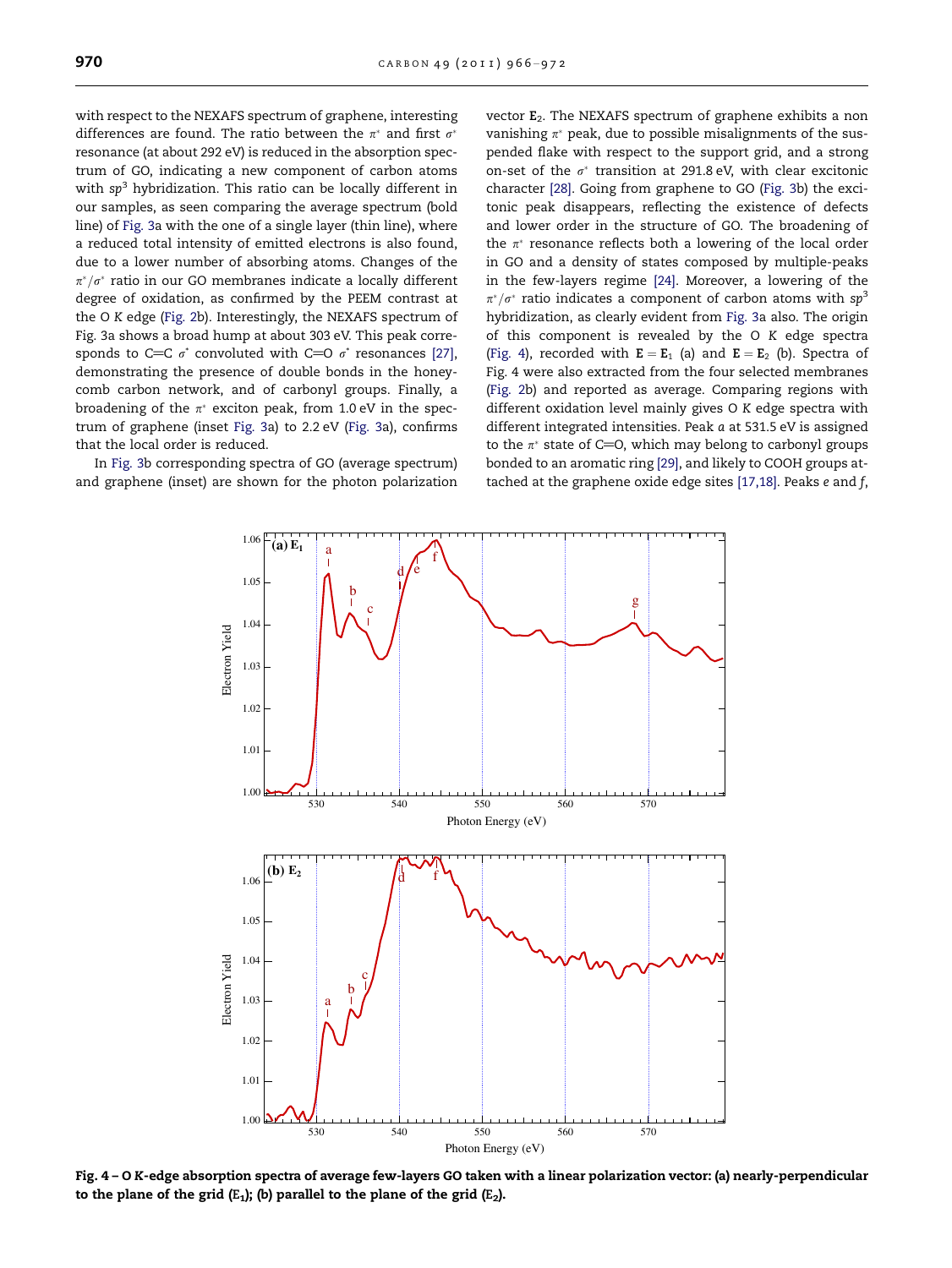<span id="page-5-0"></span>

| Table 1 - Excitation energies and assignment in O K-edge |  |
|----------------------------------------------------------|--|
| absorption spectra of GO membranes.                      |  |

| Peak | Energy (eV) | Assignment       | Refs.        |
|------|-------------|------------------|--------------|
| a    | 531.5       | $\pi^*(C=O)$     | [17, 18, 29] |
| h    | 534.0       | $\pi^*(C-O)$     | [17]         |
| C    | 535.5       | $\sigma^*$ (O-H) | [29, 30]     |
| d    | 540.0       | $\sigma^*(C-O)$  | [18, 29]     |
| e    | 542.0       | $\sigma^*(C=O)$  | [29]         |
|      | 544.5       | $\sigma^*(C=O)$  | [29]         |

at 542.0 eV and 544.5 eV, respectively, are  $\sigma^*$  resonances related carbonyl groups also [\[29\].](#page-6-0) This finding demonstrates that  $C=O$  species directly bonded to aromatic rings of graphene do exist in the basal plane of GO, as previously argued by the line shape analysis of the C1s photoemission peak of GO [12]. Peak b at about 534 eV can be related to the  $\pi^*$  state of C-O from epoxide [\[17\]](#page-6-0), while peak c at 535.5 eV is a fingerprint of OH groups [\[29,30\]](#page-6-0). Summary of the assignment of the peaks for the O K-edge spectra is shown in Table 1.

Going from a photon polarization vector almost perpendicular to the grid ( $E_1$ ) into a parallel one ( $E_2$ ), the broad peak centered at about 542 eV dominates the spectrum. In this configuration, the d peak at about 540 eV, assigned to C–O  $\sigma^*$ states derived from basal phenolic groups [\[29,18\]](#page-6-0), become more intense, while the g peak at about 568 eV ([Fig. 4a](#page-4-0)) disappears. This high energy feature can be related, in a multiplescattering theory approach, to the interference occurring between the forward-propagating emitted wave and the wave backscattered from the surrounding shells of atoms. The fine structure of the oxygen edge spectra reported in [Fig. 4](#page-4-0) exhibits remarkably sharp, distinct features, affected by the polarization of the light, suggesting a locally ordered arrangement of oxygen atoms [\[31\].](#page-6-0) This is in contrast to a previous TEM study where an amorphous structure of oxygen atoms was concluded [13] (we note again that the functional groups are quickly affected by the electron beam, and that the presence of amorphous contamination complicates the interpretation of TEM results). Nevertheless, on the basis of our NEXAFS investigation we conclude a local order of oxygen atoms in our GO membranes. Considering that the intensity of peak a is strongly reduced going from  $E_1$  to  $E_2$  in [Fig. 4](#page-4-0)a and b, this indicates that on the average carbonyl species are oriented along the graphene plane, as described by both the Scholz-Boehm [10] and Dékány models [12].

# 4. Conclusions

Our TEM and NEXAFS results demonstrate that the structure of GO membranes prepared by Hummers method is prevalently made of carbon atoms with  $sp^2$  hybridization. TEM measurements show that oxidized patches exist along with clean regions of graphene, and the thickness of GO membranes ranges from a single to few-layers (below 10). Our C K-edge spectra provide a clear fingerprint of a dominant  $sp^2$ hybridization of carbon atoms, and demonstrate that the coupling between layers is strongly reduced with respect to the one of graphite, while defects and attached groups are also present. Our O K-edge spectra clarify the chemical composition of oxidized patches, showing carbonyl groups, together with epoxide and hydroxyl groups, attached to aromatic rings, and carboxyl groups likely attached to the edges of the membranes.

## Acknowledgements

Part of this work was performed at the Swiss Light Source, Paul Scherrer Institut, Villigen, Switzerland. This research project has been supported by the European Science Foundation (ESF) under the EUROCORES Programme EuroGRAPHENE and by the European Commission under the 7th Framework Programme: Research Infrastructures. Grant Agreement Number 226716. JCM and UK acknowledge financial support by the German Research Foundation (DFG) and the Ministry of Science, Research and the Arts (MWK) of the state Baden– Wuerttemberg within the SALVE project and by the DFG within research project SFB 569.

#### REFERENCES

- [1] Hummers WS, Offeman RE. Preparation of graphitic oxide. J Am Chem Soc 1958;80:1339.
- [2] Gómez-Navarro C, Weitz RT, Bittner AM, Scolari M, Mews A, Burghard M, et al. Electronic properties of individual chemically reduced graphene oxide sheets. Nano Lett 2007;7(11):3499–503.
- [3] Novoselov KS, Geim AK, Morozov SV, Jiang D, Katsnelson MI, Grigorieva IV, et al. Two-dimensional gas of massless Dirac fermions in graphene. Nature 2005;438:197–200.
- [4] Forbeaux I, Themlin JM, Debever JM. Heteropitaxial graphite on 6H-SiC(0001): interface formation through conductionband electronic structure. Phys Rev B 1998;58(24):16396–406.
- [5] Oshima C, Nagashima A. Ultra-thin epitaxial films of graphite and hexagonal boron nitride on solid surfaces. J Phys: Condens Matter 1997;9:1–20.
- [6] Brodie BC. Sur le poids atomique du graphite. Ann Chim Phys 1860;59:466–72.
- [7] Hofmann U, Holst R. Über die säurenatur und die methylierung von graphitoxyd. Ber Dtsch Chem Ges 1939;72:754–71.
- [8] Lerf A, He H, Forster M, Klinowski J. Structure of graphite oxide revisited. J Phys Chem B 1998;102(23):4477–82.
- [9] Ruess G. Über das Graphitoxyhydroxyd (Graphitoxyd). Monatsh Chem 1946;76:381–417.
- [10] Scholz W, Boehm HP. Untersuchungen am graphitoxyd. Z Anorg Allg Chem 1969;369:327–40.
- [11] Nakajima T, Matsuo Y. Formation process and structure of graphite oxide. Carbon 1994;32(3):469–75.
- [12] Szabó T, Berkesi O, Forgó P, Josepovits K, Sanakis Y, Petridis D, et al. Evolution of surface functional groups in a series of progressively oxidized graphite oxides. Chem Mater 2006;18:2740–9.
- [13] Mkhoyan KA, Contryman AW, Silcox J, Stewart DA, Eda G, Mattevi C, et al. Atomic and electronic structure of graphene-oxide. Nano Lett 2009;9(3):1058–63.
- [14] Cai W, Piner RD, Stadermann FJ, Park S, Shaibat MA, Ishii Y, et al. Synthesis and solid-state NMR structural characterization of 13C-labeled graphite oxide. Science 2008;321:1815–7.
- [15] Kudin KN, Ozbas B, Schniepp HC, Prud'homme RK, Aksay AA, Car R. Raman spectra of graphite oxide and functionalized graphene sheets. Nano Lett 2007;8(1):36–41.